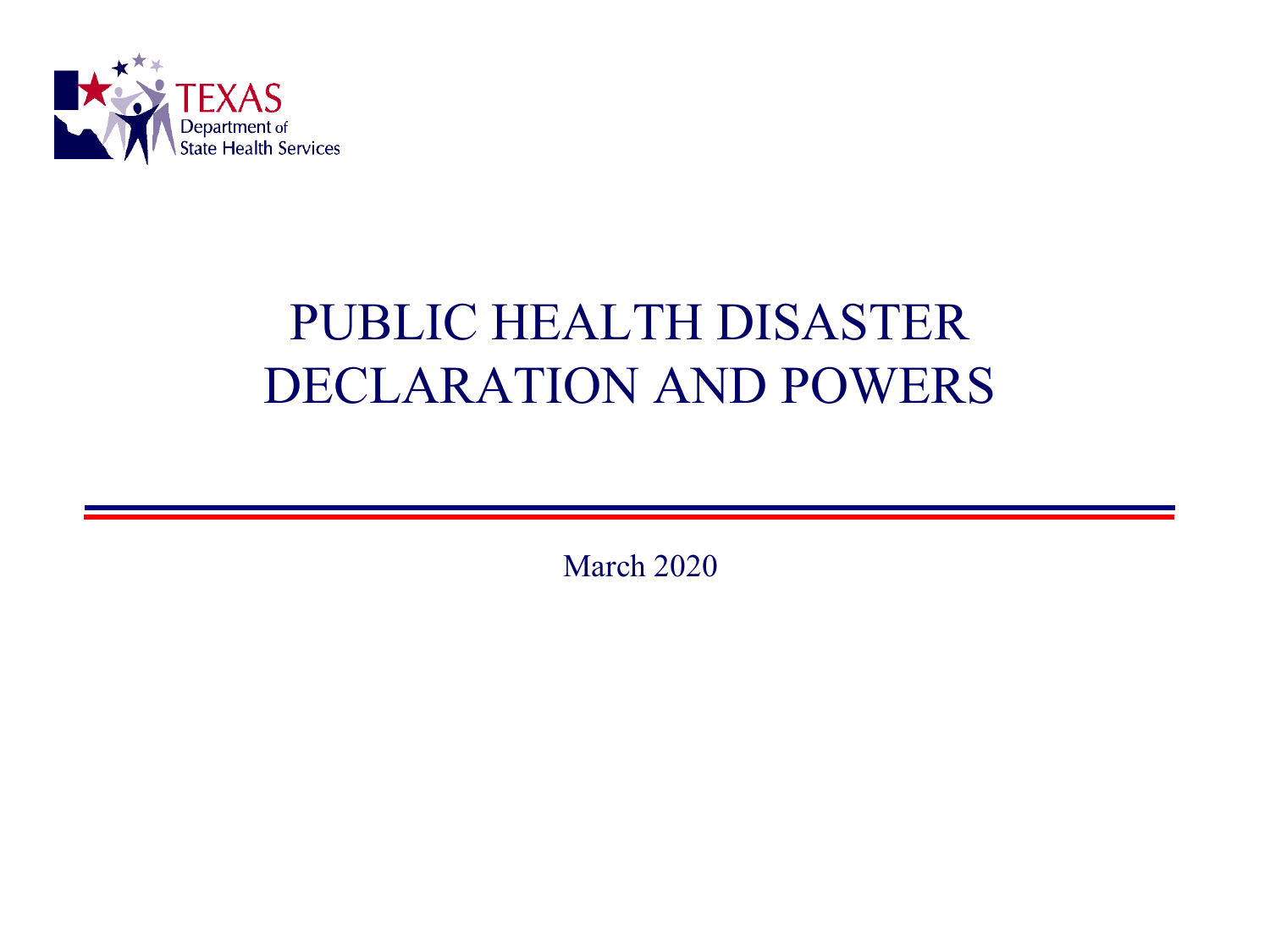

There are typically at least four different terms used when referring to disasters or emergencies relating to public health:

- **Public Health Disaster**  State Defined term in Texas state statute, Governor and Commissioner declared.
- **State of Disaster Declaration** State State statute authorizes Governor of Texas to declare state of disaster
- **Public Health Emergency**  Federal law Secretary of U.S. Health and Human Services declared
- **Public Health Emergency** State Term used in Texas Statutes, not defined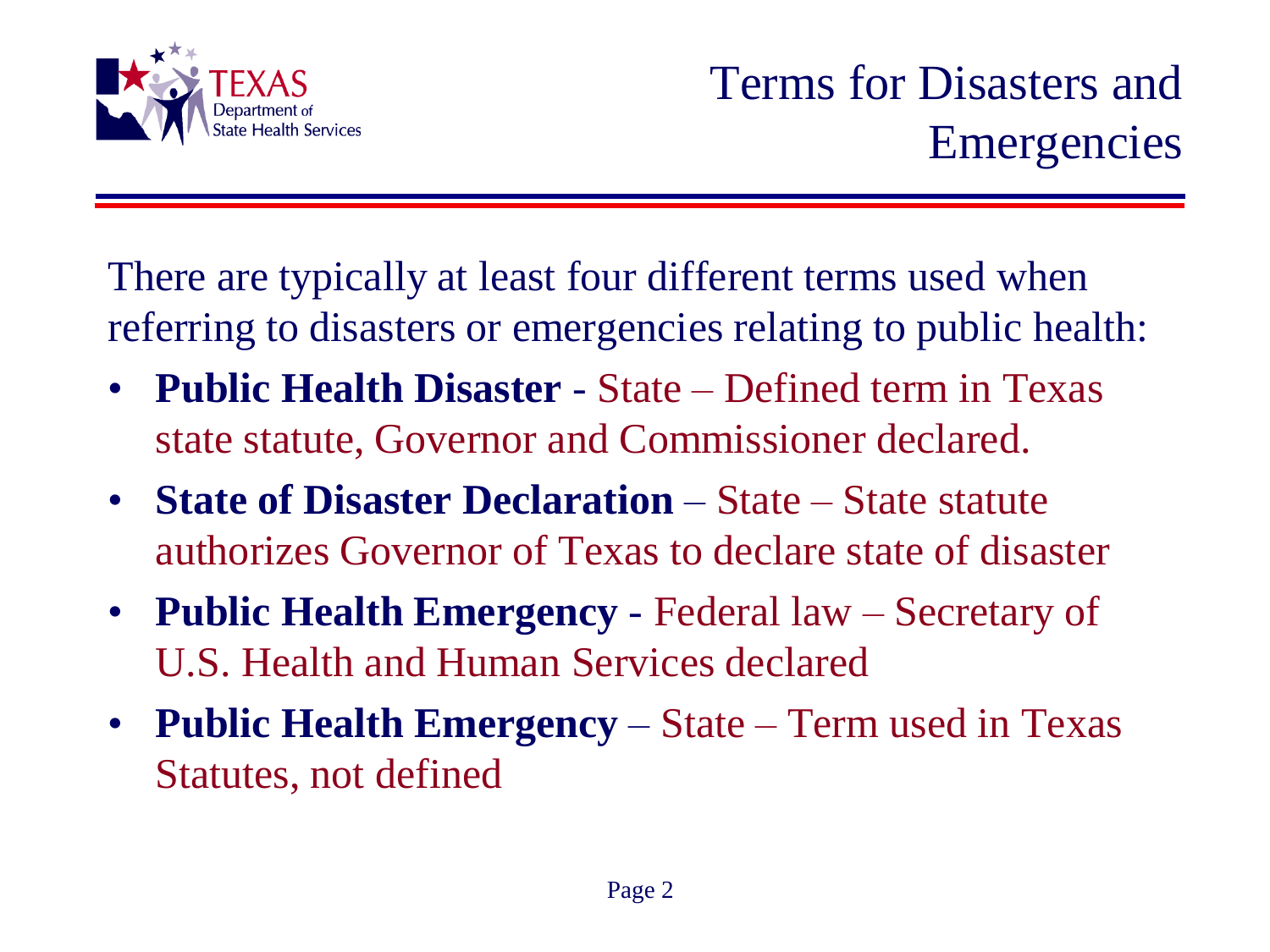

Texas Health & Safety Code, ch. 81

**Communicable Disease Prevention and Control** 

**Texas Health and Safety Code, ch. 81:**

- Subchapter A: Public Health Disaster
- Subchapter E: Control Measures
- Subchapter G: Enforcement of Control Measures (control orders)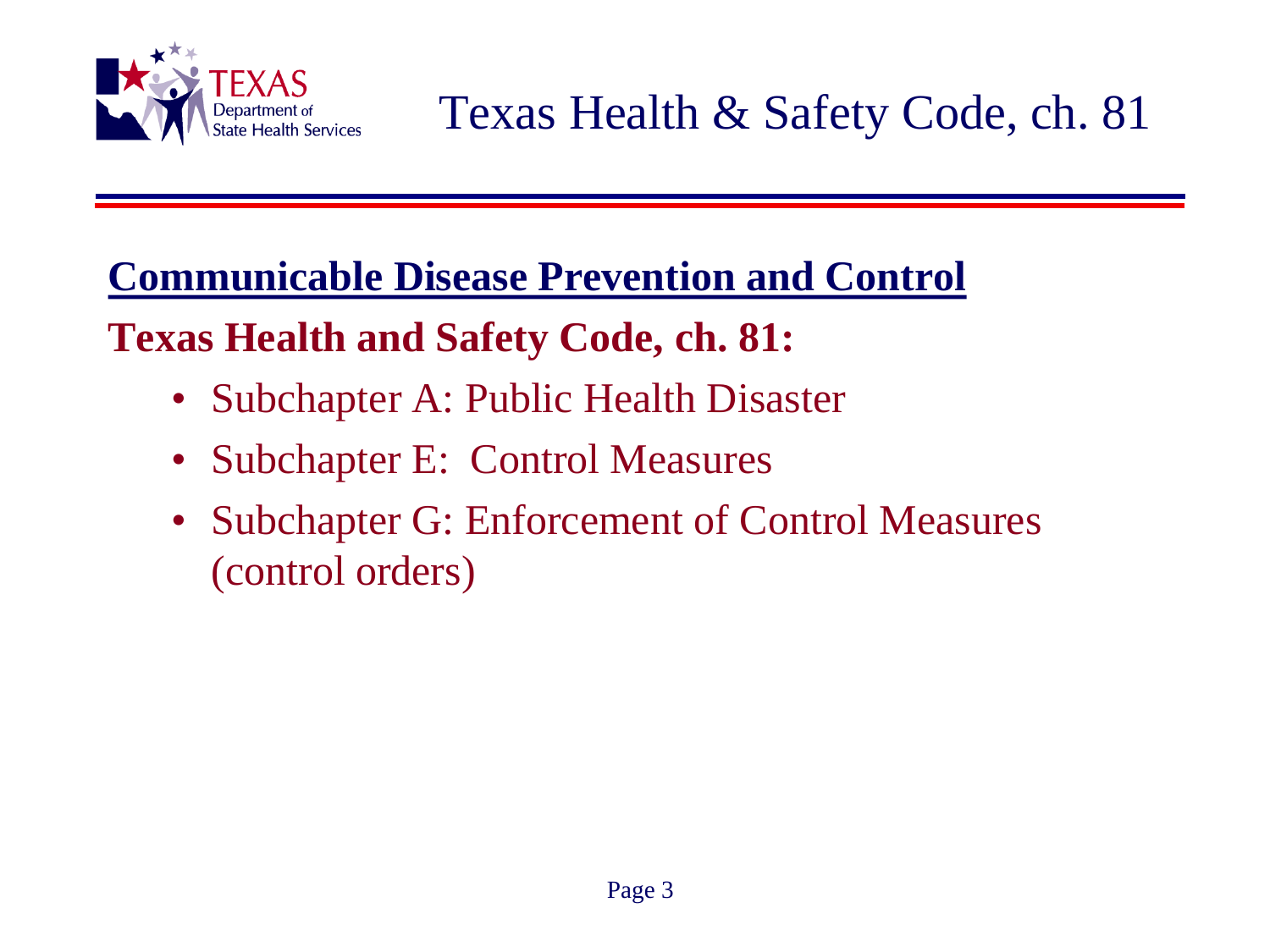

### **Public Health Disaster:**

Texas Health and Safety Code, sec. 81.002(7). DEFINITIONS :

"Public health disaster" means:

(A) a declaration by the governor of a state of disaster; **and**

(B) a determination by the commissioner that there exists an immediate threat from a communicable disease that:

- (i) poses a high risk of death or serious long-term disability to a large number of people; **and**
- (ii) creates a substantial risk of public exposure because of the disease's high level of contagion or the method by which the disease is transmitted.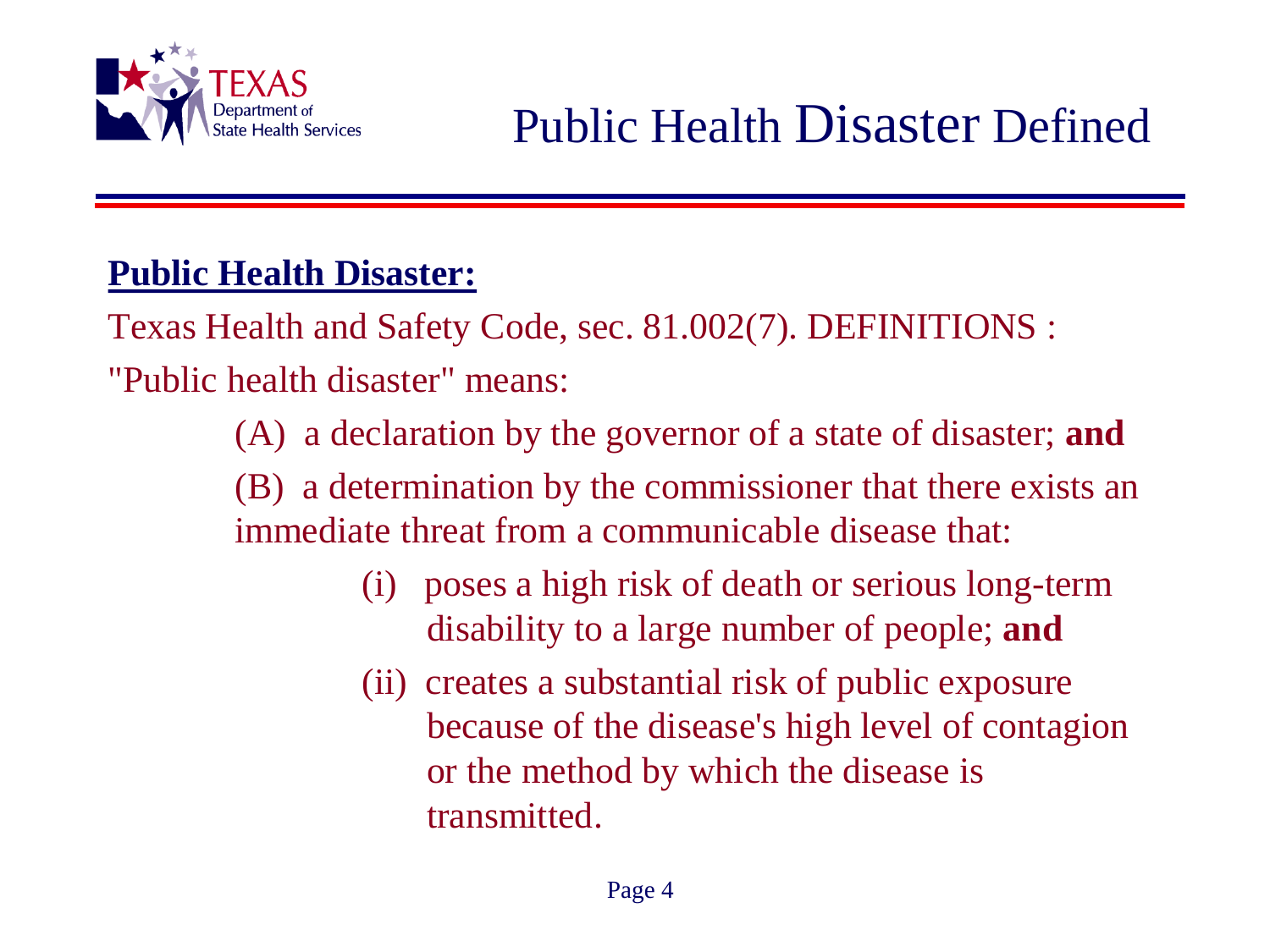

### **Duration**

• A declaration of a public health disaster may continue for not more than 30 days. *See* 81.082(d)

### **Renewal**

• A public health disaster may be renewed one time by the commissioner for an additional 30 days. *See* 81.082(d)

### **Termination**

• The governor may terminate a declaration of a public health disaster at any time. *See* 81.082(e)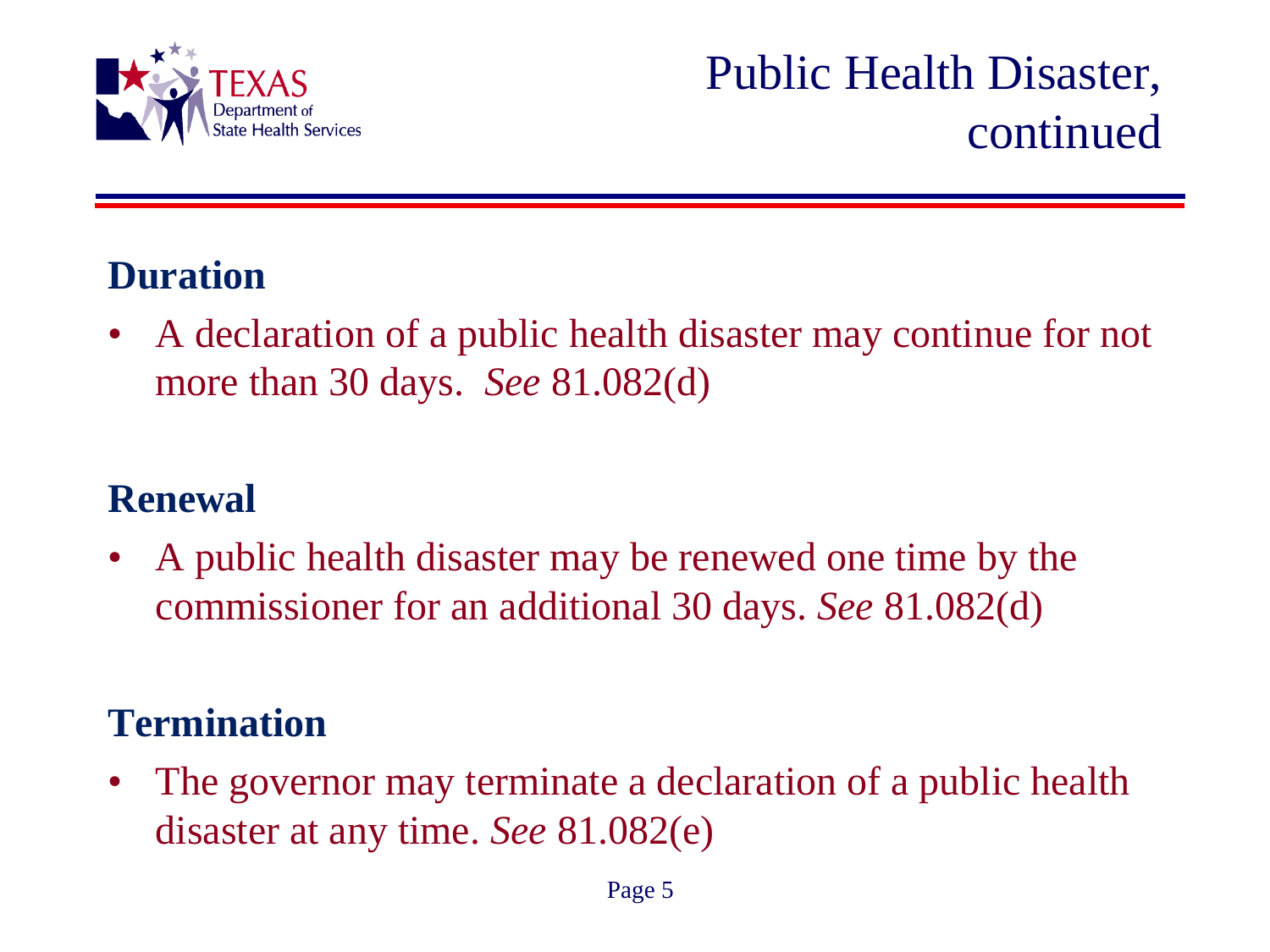

### **Impact of Public Health Disaster:**

- **Additional Communicable Disease Reporting:** Commissioner may require reports of communicable diseases or other health conditions from providers without the adoption of a rule or other action by the executive commissioner. *see* **HSC § 81.041(f)**
- **Release of Information to first responders**: Reports, records, and information relating to cases or suspected cases of diseases or health conditions may be released to the extent necessary *during a public health disaster*, including an outbreak of a communicable disease, to law enforcement personnel and first responders solely for the purpose of protecting the health or life of a first responder or the person identified in the report, record, or information. *see* **HSC § 81.046(f)**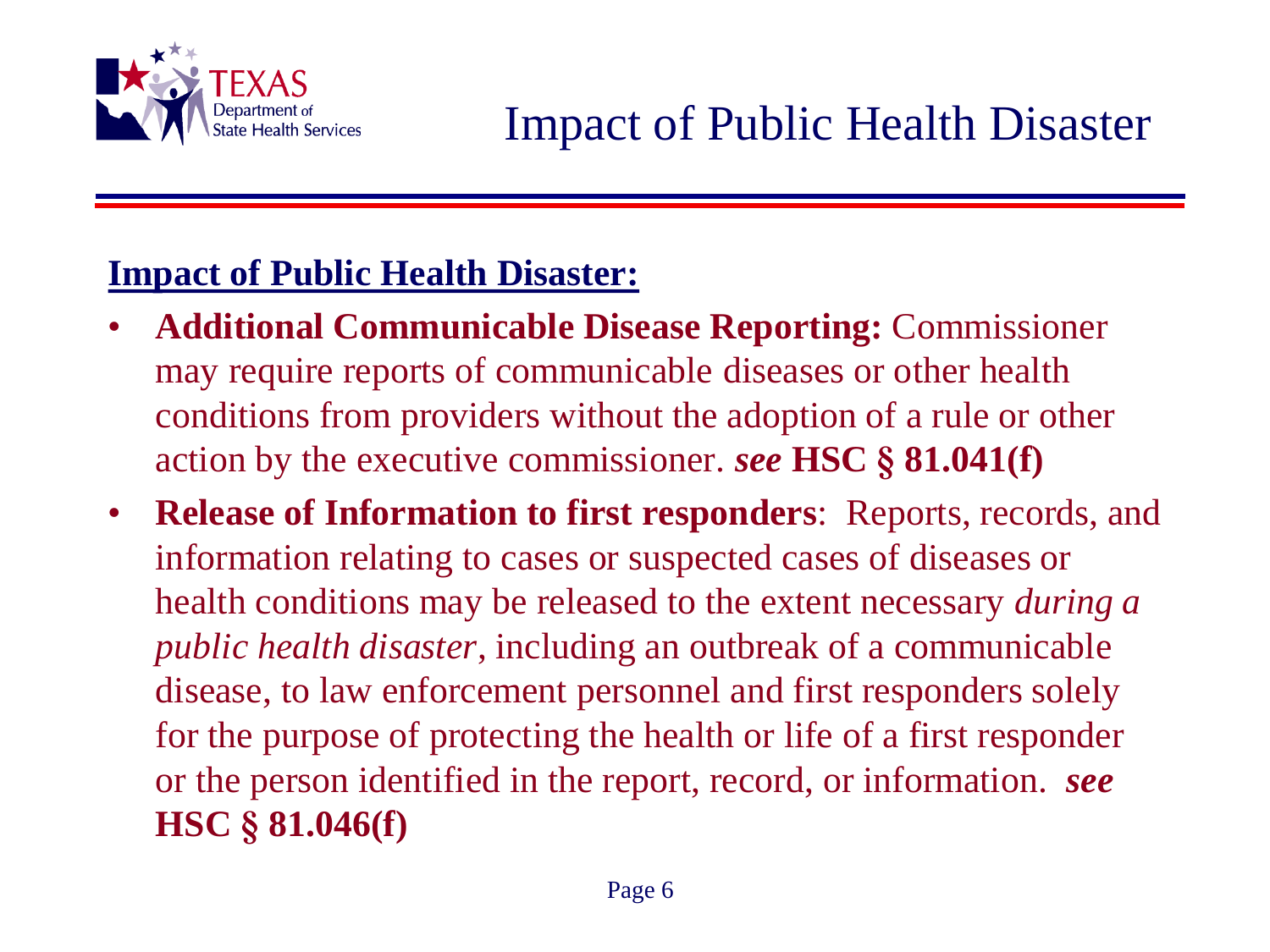

#### **Impact of Public Health Disaster, continued:**

- **Facility Designation:** A health authority may designate health care facilities within the health authority's jurisdiction that are capable of providing services for the examination, observation, quarantine, isolation, treatment, or imposition of control measures*. see* **HSC § 81.082(c-1)**
- **Enforcement of Control Order**: An individual may be subject to court orders under Subchapter G if the individual is infected or is reasonably suspected of being infected with a communicable disease that presents an immediate threat to the public health and a public health disaster exists, regardless of whether the department or health authority has issued a written order and the individual has indicated that the individual will not voluntarily comply with control measures. *see* **HSC § 81.083(e)**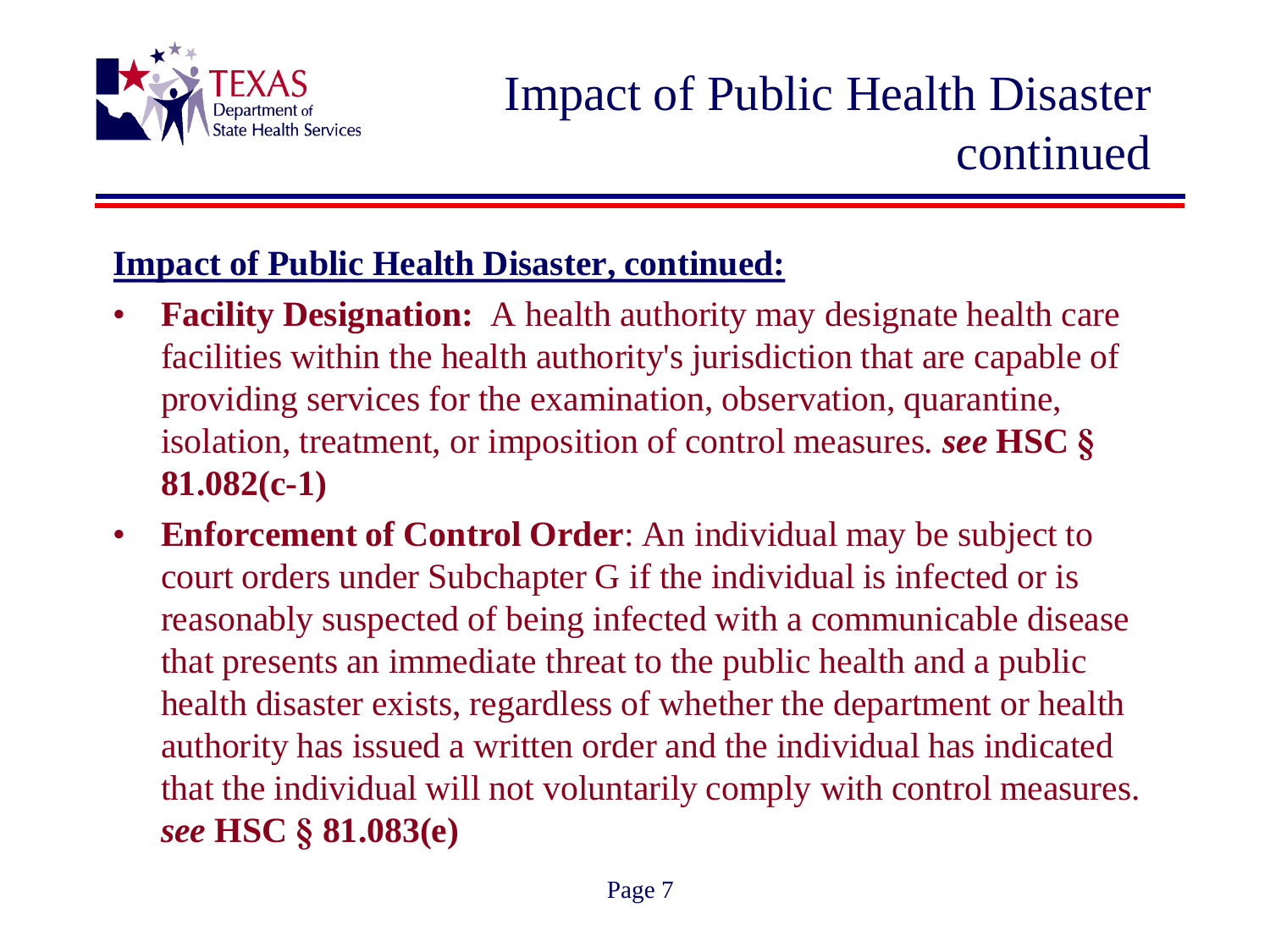

## Impact of Public Health Disaster, continued

#### **Impact of Public Health Disaster, continued:**

#### **Property:**

- If the property is infected or contaminated as a result of a *public health disaster*, the department or health authority is not required to provide notice of control order, to owner of property. *see* **HSC § 81.084(b)**
- In a *public health disaster*, the department or health authority by written order may require a person who owns or controls property to impose control measures that are technically feasible to disinfect or decontaminate the property or, if technically feasible control measures are not available, may order the person who owns or controls the property to (1) destroy the property, other than land, in a manner that disinfects or decontaminates the property to prevent the spread of infection or contamination; (2) if the property is land, to securely fence the perimeter of the land or any part of the land that is infected or contaminated; or  $(3)$  to securely seal off an infected or contaminated structure or other property on land to prevent entry into the infected or contaminated area until the department or health authority authorizes entry into the structure or property. *see* **HSC § 81.084(d-1)**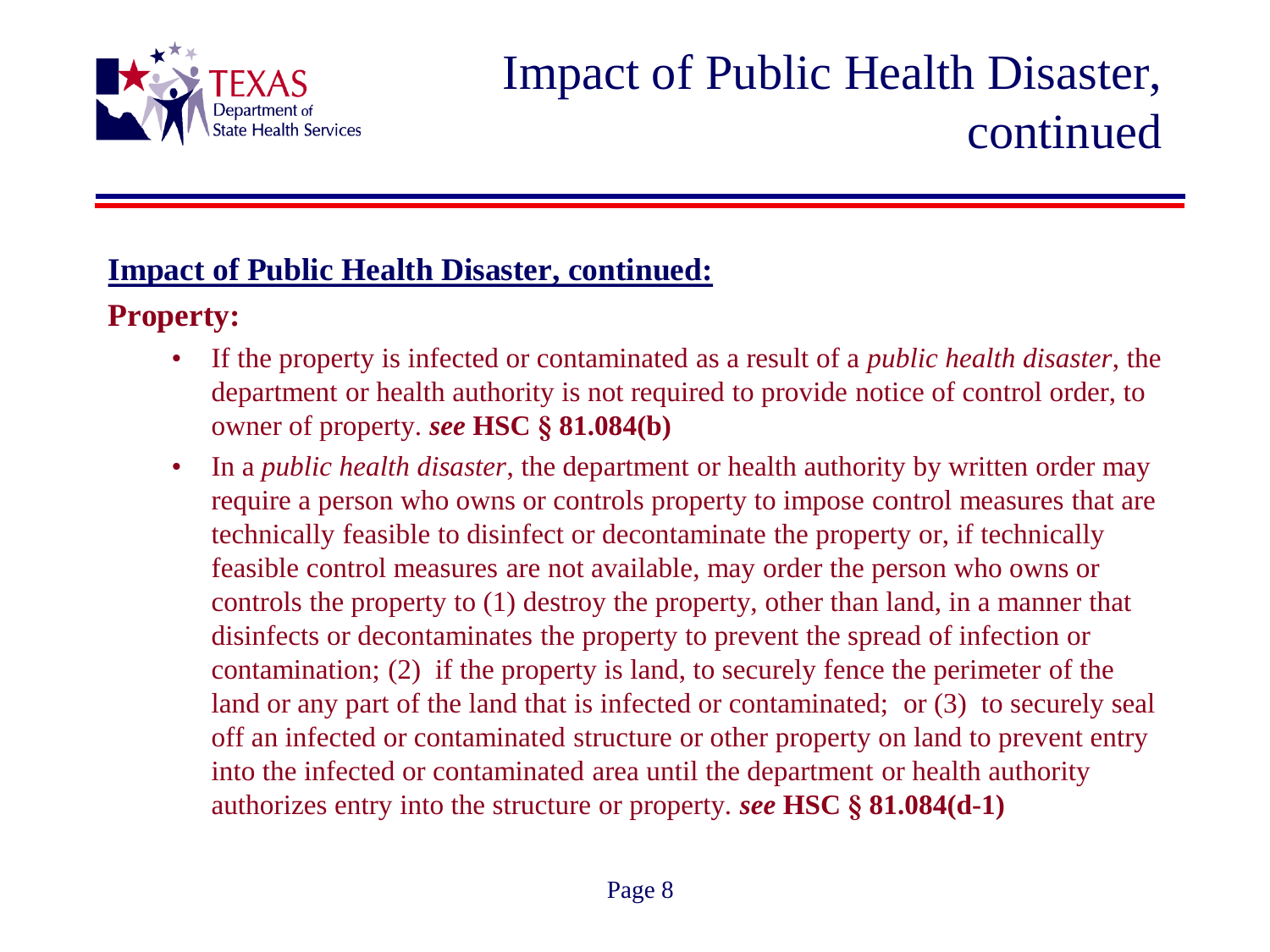

## Impact of Public Health Disaster continued

#### **Impact of Public Health Disaster, continued:**

- **Additional Control Measures**: Department or a health authority may impose additional control measures the department or health authority considers necessary and most appropriate to arrest, control, and eradicate the threat to the public health. *see* **HSC § 81.084(k)**
- **Disclosure of Immunization Information:** On request of the department during a *public health disaster*, an individual shall disclose the individual's immunization information. *see* **HSC § 81.085(i)**
- **Court Proceedings and Detention**: *see* **HSC § 81.165(b)**, **181.167(c) and 181.168(c)**
- **Commitment to a Private Facility**: The court may order a person committed to a private health care facility at no expense to the state, a county, a municipality, or a hospital district. *see* **HSC § 81.177(b)**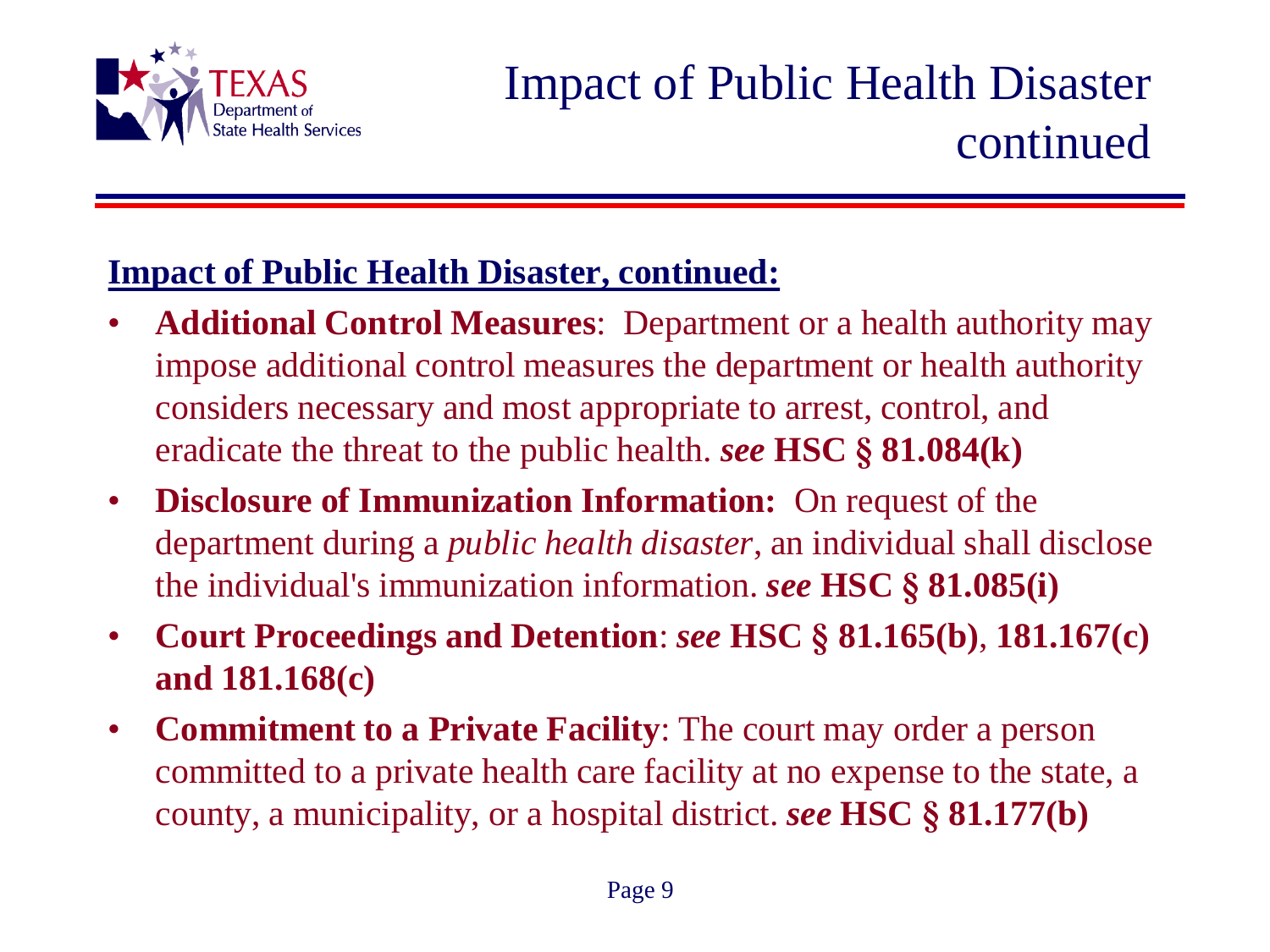

## **Public Health Emergency (Federal)**

**42 USC Sec. 247d(a):** Authorizes the Secretary of U.S. Health and Human Services to take appropriate action to respond to a Public Health Emergency if, after consultation with public health officials, the Secretary determines that:

> (1) A disease or disorder presents a public health emergency; or

(2) A public health emergency, including significant outbreaks of infectious diseases or bioterrorist attacks, otherwise exist.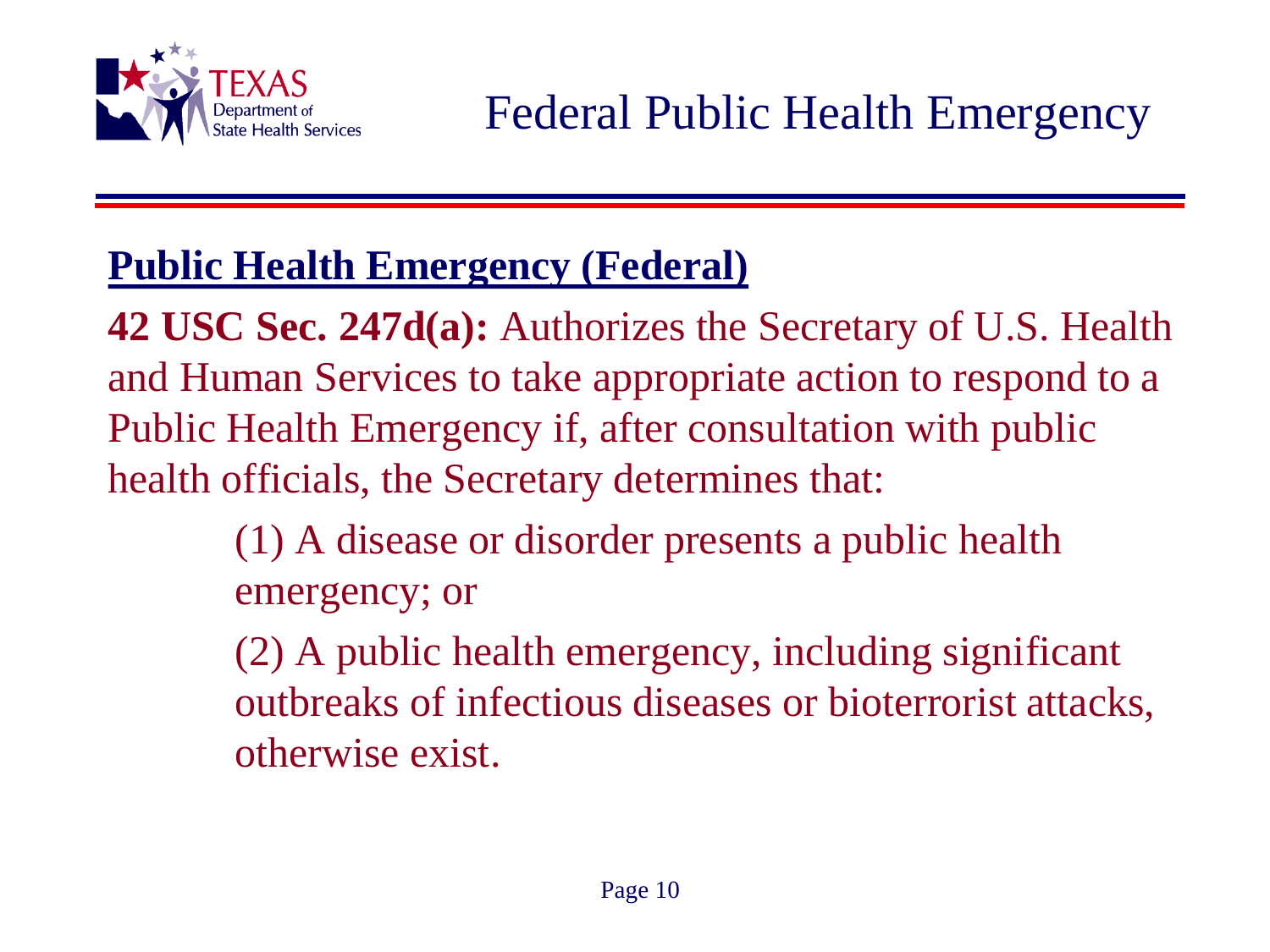

## Federal Public Health Emergency, continued

## **Public Health Emergency (Federal) continued:**

- May be activated by a major disaster or emergency.
- Must be requested by Governor of Impacted State or on initiation by Secretary if involves federal assets (federal building, tribal lands, nuclear materials, WMD/national defense).
- Lasts until Secretary declares PHE no longer exists or for up to 90 days unless renewed.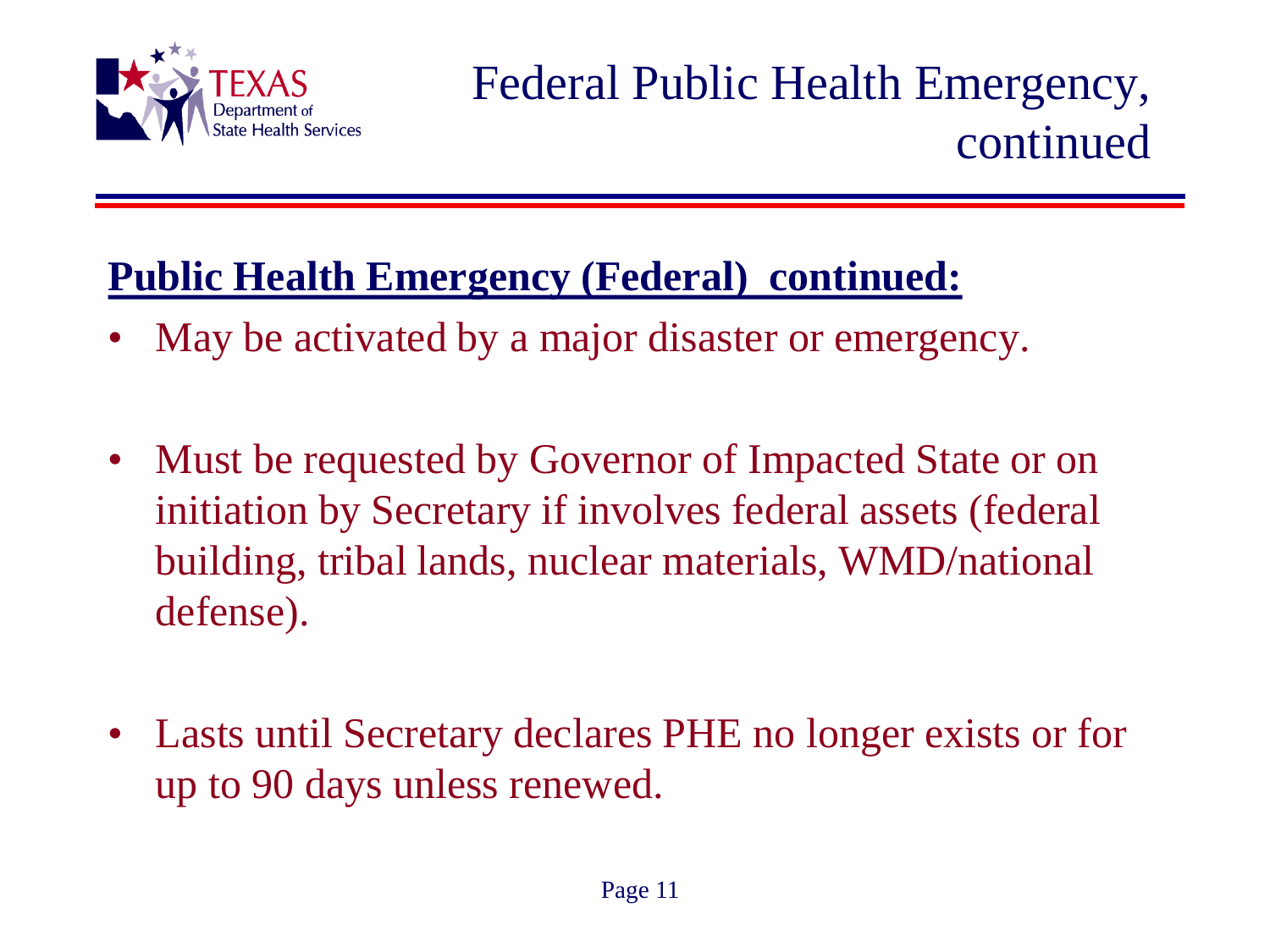

## Impact of Federal Public Health Emergency

- **Impact of Federal Public Health Emergency:**
	- Authority and funds for federal response and assistance to state/local
	- Grant of federal funds (PH emergency fund)
	- Awards for expenses
	- Contracting
	- Support for investigation into cause, treatment for prevention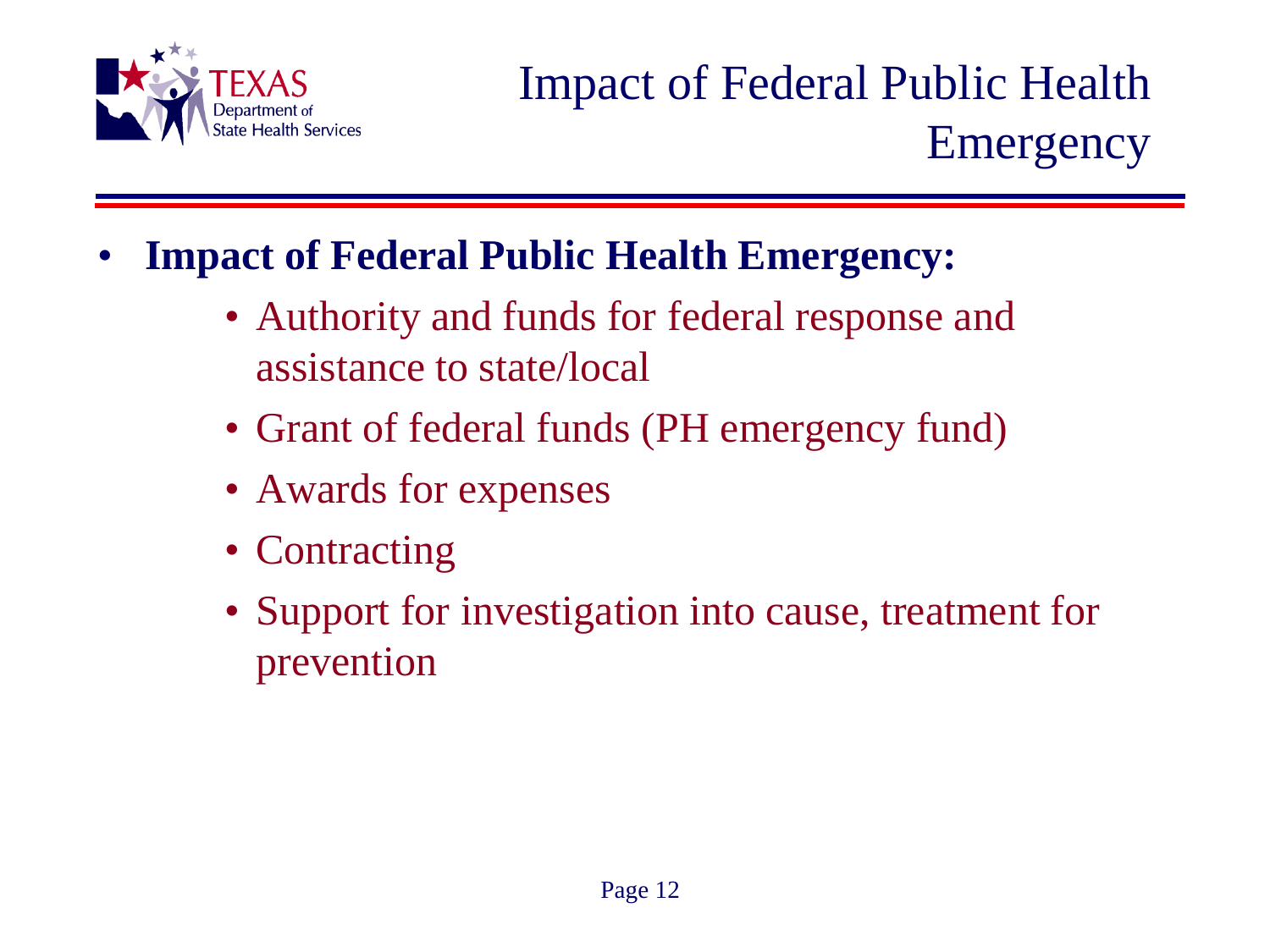

## **Public Health Emergency (State)**

- Not a defined term but used in Texas state statutes
- Term co-occurs with "disaster" or "declared disaster" in Texas statutes
- No impact on flow of funds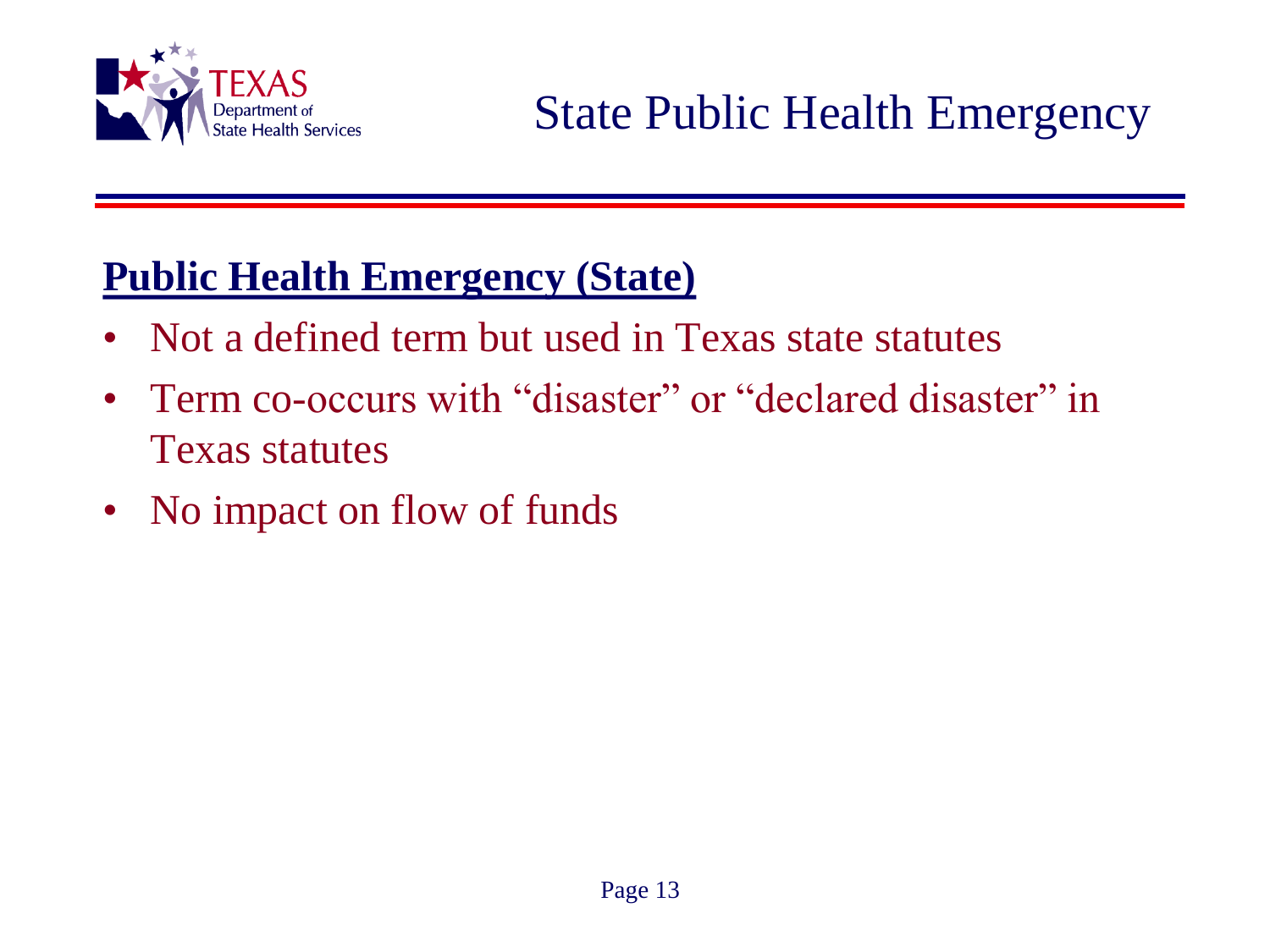

## State Public Health Emergency, continued

#### **Impact of State Public Health Emergency:**

### **Immunizations:**

Higher Education: Texas Education Code, sec. 51.9192(d-1)

Tracking Immunizations: Texas Health and Safety Code, sec. 161.007(b)(2))

Waiver of Fees: Texas Health and Safety Code, sec. 12.033

Disaster Preparation: Texas Health and Safety Code, sec. 161.0104

#### **Licensed Physician Information:**

Emergency Contact Information: Texas Occupations Code, sec. 156.006